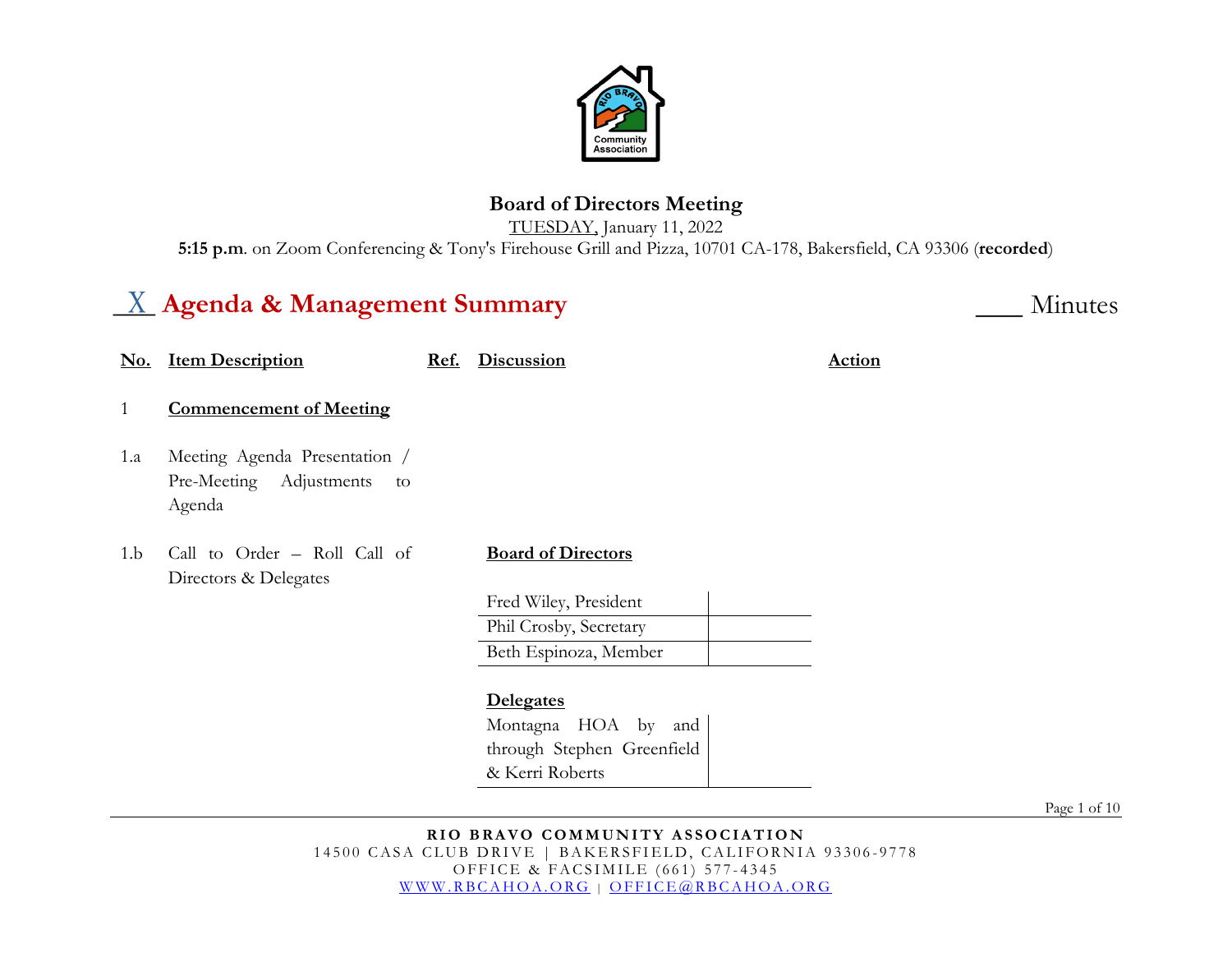

| Rio Vista HOA by and        |  |  |
|-----------------------------|--|--|
| through Raj Doshi & Craig   |  |  |
| Michaud                     |  |  |
| Rio Vista Estates HOA by    |  |  |
| and through Skip Staley and |  |  |
| Art Mijarez                 |  |  |
| Highpointe Rio Bravo 224,   |  |  |
| L.P by and through Steve    |  |  |
| <b>Vliss</b>                |  |  |
| Estates of Rio Bravo HOA by |  |  |
| and through                 |  |  |
| The Manors by and through   |  |  |
| Johnny Duenas               |  |  |
| Rio Bravo Country Club,     |  |  |
| LLC by and through Randy    |  |  |
| Steinert                    |  |  |

## **Guest(s)**

| Rio Bravo Fairways by and |  |
|---------------------------|--|
| through Scott Johnson     |  |
| Rio Bravo Golf Course     |  |
| Master HOA by and through |  |
| Kelly Lucas               |  |

Page 2 of 10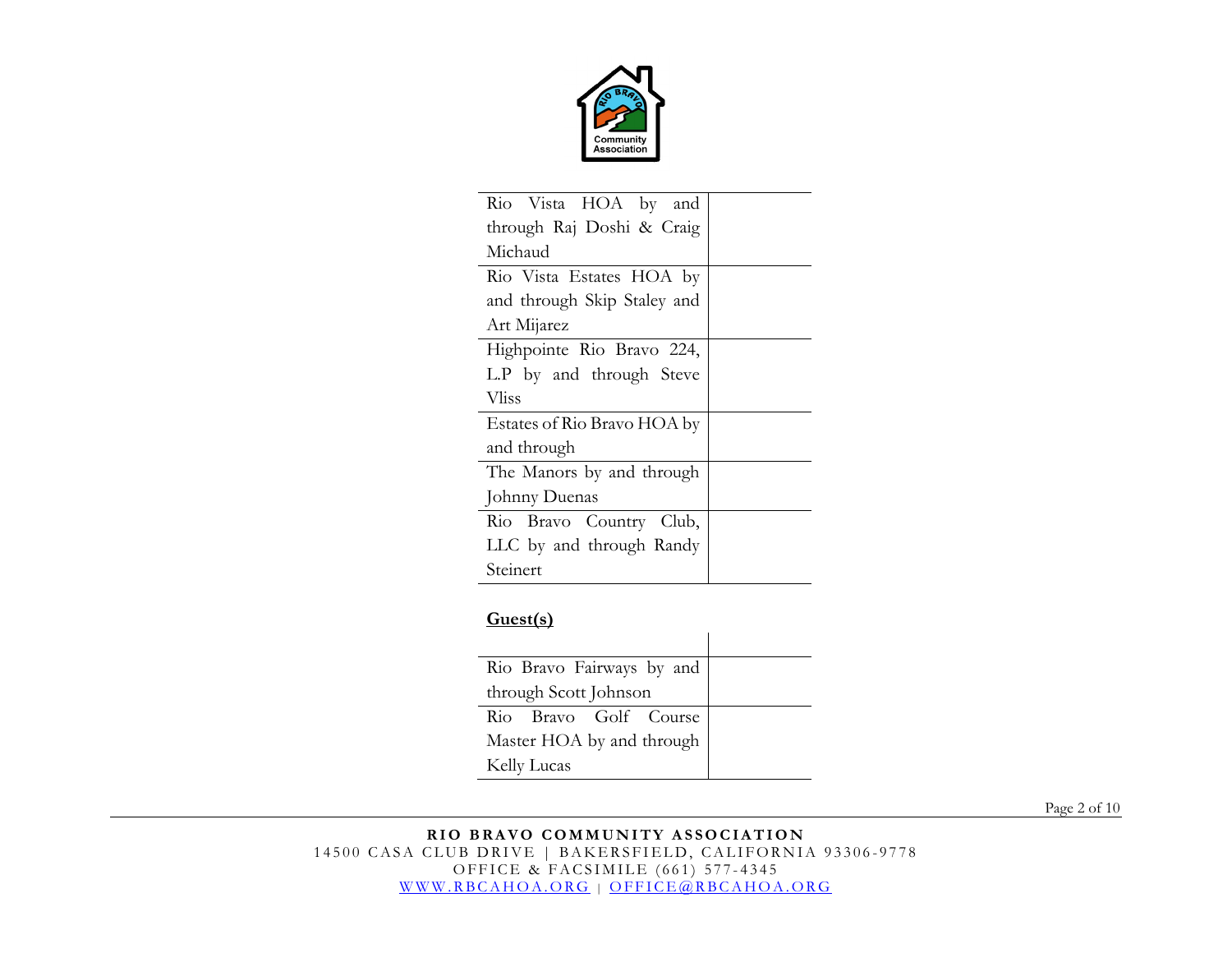

| Casa Club HOA by and    |  |  |  |
|-------------------------|--|--|--|
| through                 |  |  |  |
| Mario Valenzuela, Sarah |  |  |  |
| Resa, Manager           |  |  |  |

1.c Approval of the November 9, 2021, Meeting Minutes.

## 2. **New Business**

- 2.a New Items, Floor Items & Open Discussion
- 2.b Next Meeting: Board Meeting
- 1. Officer Elections
- 2. Kachay Global Development Update
- 3. 2022 Goals
- 4. Open Floor

----------------

Tuesday, February 8, 2021, at 5:15 p.m. via Zoom Conferencing and/or Tony's Firehouse Grill and Pizza, 10701 CA-178, Bakersfield, CA 93306.

3. **Financial & Accounting** Consent Items designated with a "C." 3.a Financial Summary – account balances as of January 7, 2022. \$20,991.20 Chase Operating Account \$37,833.86 Chase Savings Account

Page 3 of 10

**RIO BRAVO COMMUNITY ASSOCIATION** 14500 CASA CLUB DRIVE | BAKERSFIELD, CALIFORNIA 93306-9778 OFFICE & FACSIMILE (661) 577 - 4345 [WWW.RBCAHOA.ORG](http://www.rbcahoa.org/) | [OFFICE@RBCAHOA.ORG](mailto:OFFICE@RBCAHOA.ORG)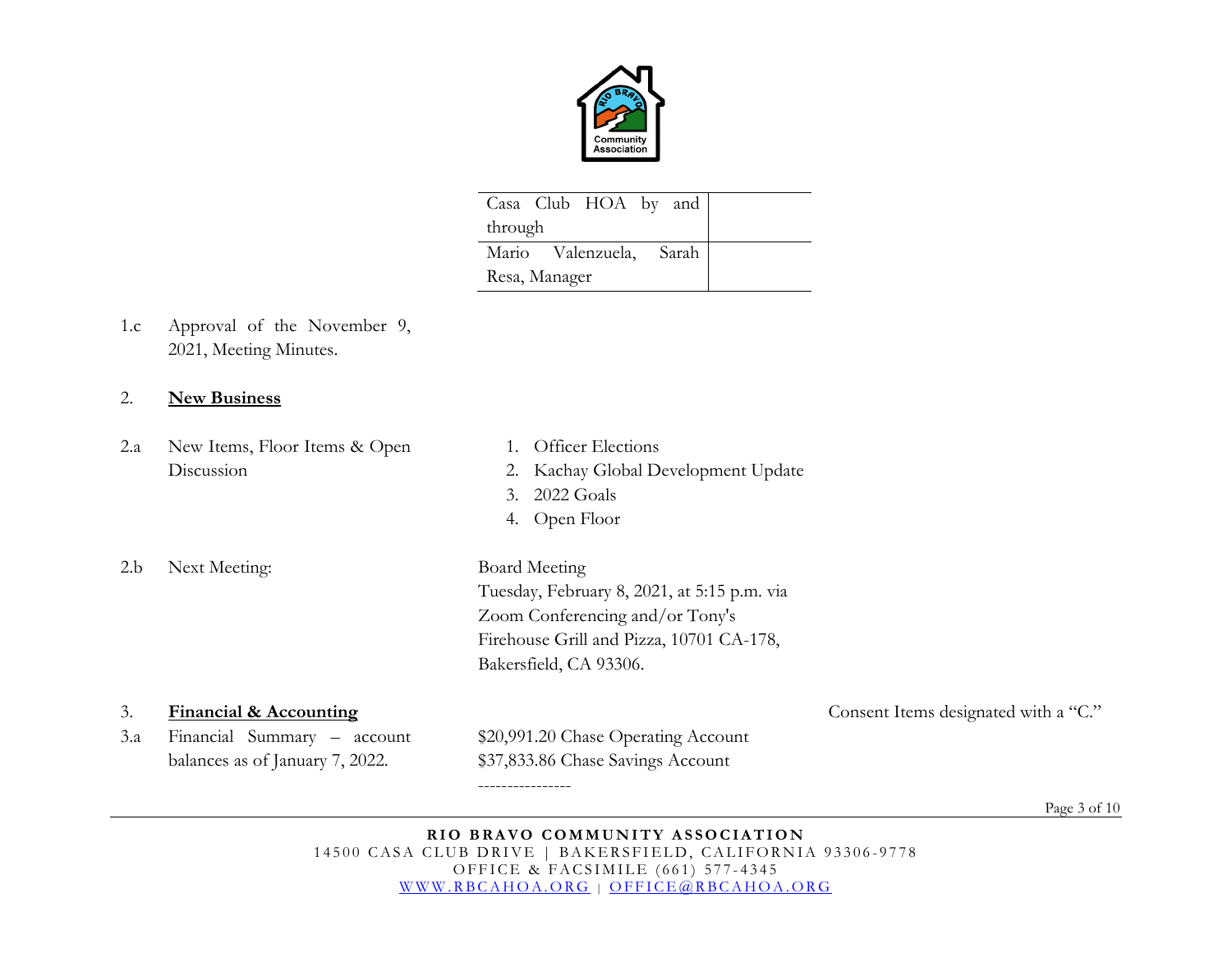

## \$58,825.06

3.b Chase Bank Checking Activity, Operating Account, Reconciliation, and Bank Statement for account ending 5572. Reconciliation report through 11/30/2021 and 12/31/2021.

C \$10,750.69 12/31/21 \$45,868.25 11/30/21 Non-redacted version available in BOD files.

- 3.c Chase Bank Savings Activity, Reconciliation, and Bank Statement for account ending 5761. Reconciliation report through 11/30/2021 and 12/31/2021.
- 3.d Financial Report for November and December 2021.

C \$37,833.79 12/31/21 \$37,833.44 11/30/21 Non-redacted version available in BOD files.

Profit & Loss Statement of Cash Flows Balance Sheet Budget to Expense

3.e Outgoing Funds RATIFICATION – Utilities/Dwelling Live

Page 4 of 10

**RIO BRAVO COMMUNITY ASSOCIATION** 14500 CASA CLUB DRIVE | BAKERSFIELD, CALIFORNIA 93306-9778 OFFICE & FACSIMILE (661) 577 - 4345 [WWW.RBCAHOA.ORG](http://www.rbcahoa.org/) | [OFFICE@RBCAHOA.ORG](mailto:OFFICE@RBCAHOA.ORG)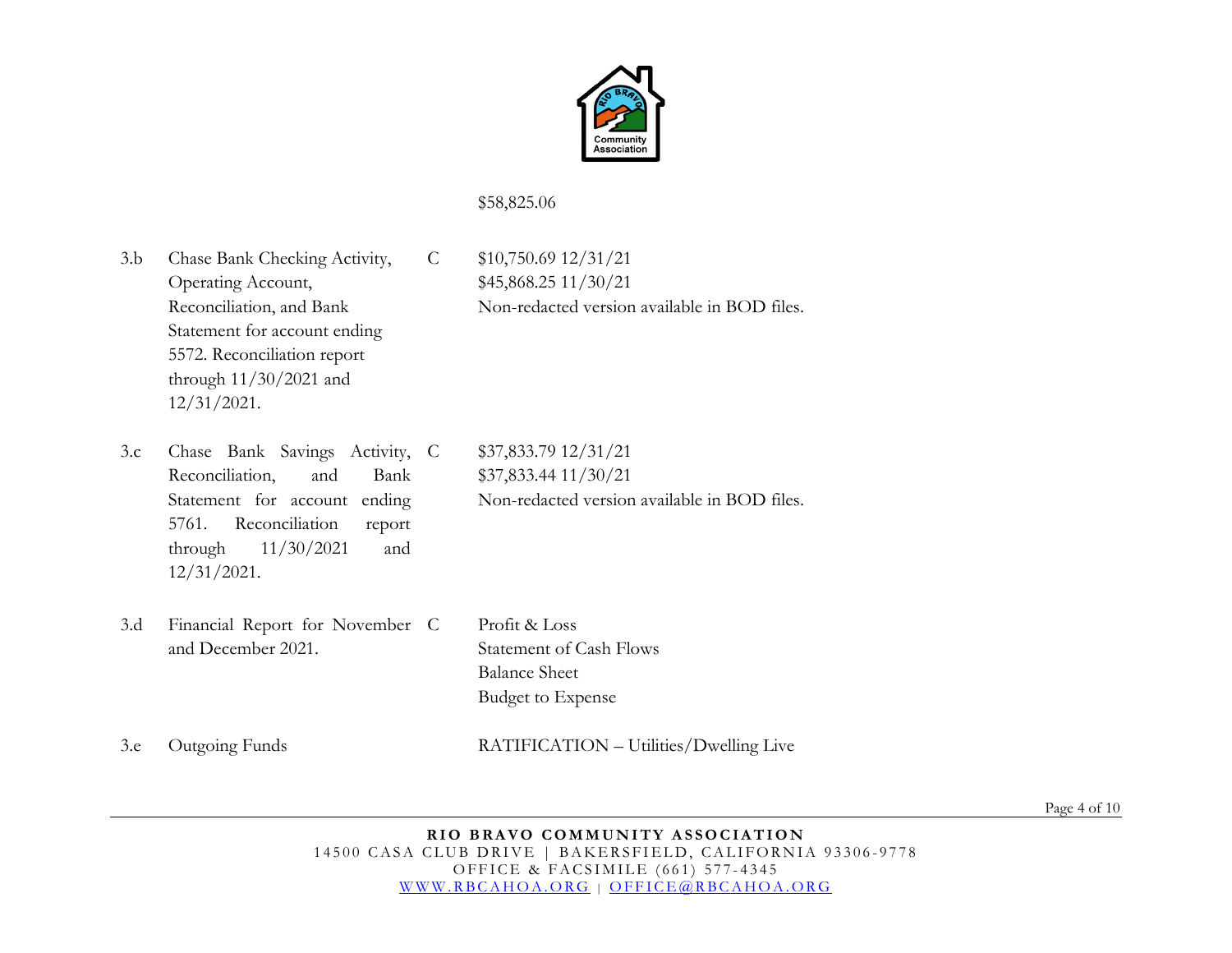

- C 1. \$317.05 on 12/3/21 PG&E (9301712956-5 Guard Station & Street \*combined\*) Electronic Payment
- C 2. \$281.22 on 11/2/21 PG&E (9301712956-5 Guard Station & Street \*combined\*) Electronic Payment
- C 3. \$38.57 on 12/6/21 California Water Service (account 5814588888) Electronic Payment
- C 4. \$41.64 on 11/2/21 California Water Service (account 5814588888) Electronic Payment
- C 5. \$106.11 on 11/6/21 TelPlex (guard phone)
- C 6. \$108.67 on 11/8/21 TelPlex (guard phone)
- C 7. \$107.55 on 12/8/21 to Spectrum (guard internet)
- C 8. \$107.55 on 11/8/21 to Spectrum (guard internet)
- $\overline{C}$ 9. \$600.12 on 12/8/21 to DwellingLive (monthly service)
- C 10. \$52.00 on 12/6/21 to DwellingLive (credits)

Page 5 of 10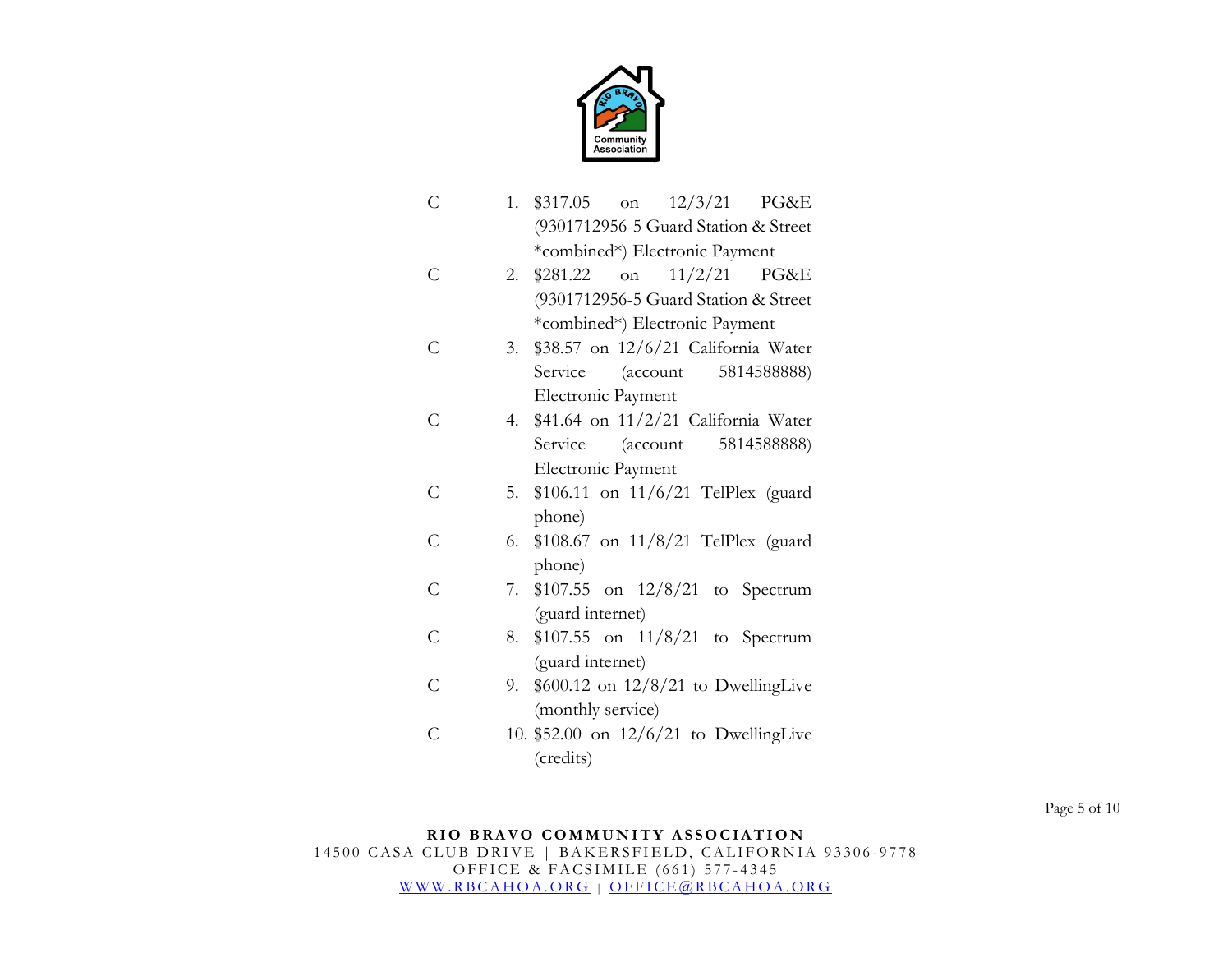

- C 11. \$464.10 on 11/15/21 to DwellingLive (passes)
- C 12. \$600.12 on 11/10/21 to DwellingLive (monthly service)

## CHECKS TO RATIFY

- C 13. \$4,884.00 Philadelphia Insurance Company [check paid electronically ACH] for HOA and Umbrella
- C 14. \$5,347.97 HOA Management (November 2021 services, reimbursements, and annual collection percentage)
- C 15. \$7,706.00 to R. Stanley Security (Invoice 18895)
- C 16. \$7,920.00 to R. Stanley Security (Invoice 18869)
- C 17. \$8,448.00 to R. Stanley Security (Invoice 18842)
- C 18. \$835.00 to Letourneau Landscape Services (monthly landscaping) 11/30/21 Invoice 3882
- C 19. \$252.00 to Letourneau Landscape Services (fertilizer, sprinkler repairs) 11/30/2021 Invoice 3883

Page 6 of 10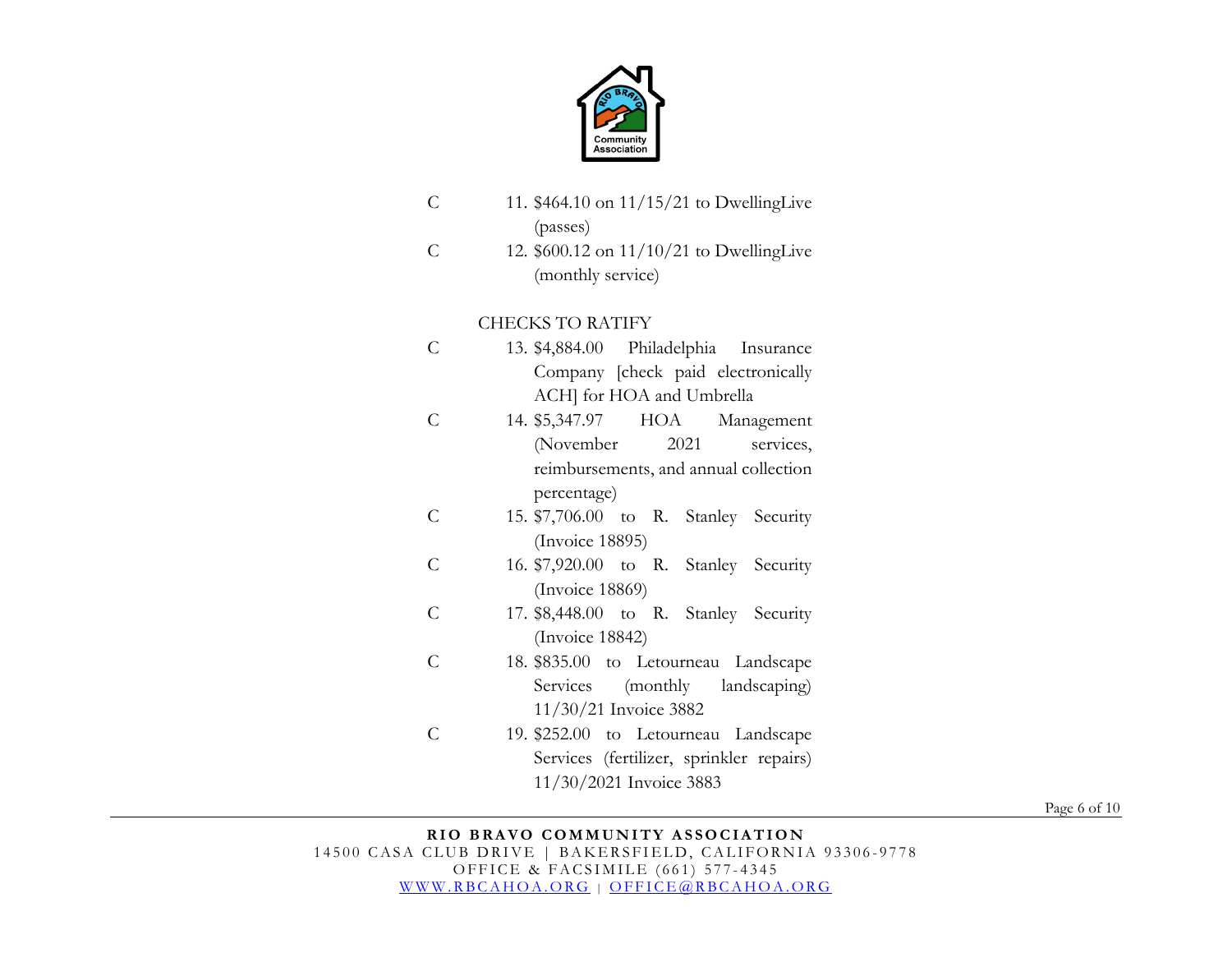

|     |                                  | $\mathsf{C}$  | 20. \$44.00 to Orkin (pest control)        |
|-----|----------------------------------|---------------|--------------------------------------------|
|     |                                  | C             | 21. \$741.45 to Beaumont & Tashijan (legal |
|     |                                  |               | fees) 11/30/2021 Invoice 130340            |
|     |                                  | $\mathsf{C}$  | 22. \$200.00<br>Aurelio<br>Hernandez<br>to |
|     |                                  |               | (December 2021 janitorial services)        |
|     |                                  |               |                                            |
|     |                                  |               | <b>CHECKS TO DISBURSE</b>                  |
|     |                                  | $\mathsf{C}$  | 23. \$7,920.00 to R. Stanley Security      |
|     |                                  |               | (Invoice 18919 through 12/15/21)           |
|     |                                  | $\mathcal{C}$ | 24. \$943.00 to Letourneau Landscape       |
|     |                                  |               | Services<br>(monthly<br>landscaping,       |
|     |                                  |               | preemergent) $12/29/21$ Invoice 3960       |
|     |                                  | $\mathcal{C}$ | HOA<br>25. \$1,539.40<br>Management        |
|     |                                  |               | Solutions, Inc. (December<br>2021          |
|     |                                  |               | services and reimbursements)               |
|     |                                  | $\mathcal{C}$ | 26. \$200.00<br>Aurelio<br>Hernandez<br>to |
|     |                                  |               |                                            |
|     |                                  |               | (January 2022 janitorial services)         |
| 3.f | Other Administrative / Financial |               | 1. Ratification of Highpointe Waiver of    |
|     | Items                            |               | <b>Collection Fees</b>                     |
|     |                                  |               | Banking Resolution - Removal of<br>2.      |
|     |                                  |               | Former Board Member and Addition           |
|     |                                  |               |                                            |

Page 7 of 10

#### **RIO BRAVO COMMUNITY ASSOCIATION** 14500 CASA CLUB DRIVE | BAKERSFIELD, CALIFORNIA 93306-9778 OFFICE & FACSIMILE (661) 577 - 4345 [WWW.RBCAHOA.ORG](http://www.rbcahoa.org/) | [OFFICE@RBCAHOA.ORG](mailto:OFFICE@RBCAHOA.ORG)

of New Board Member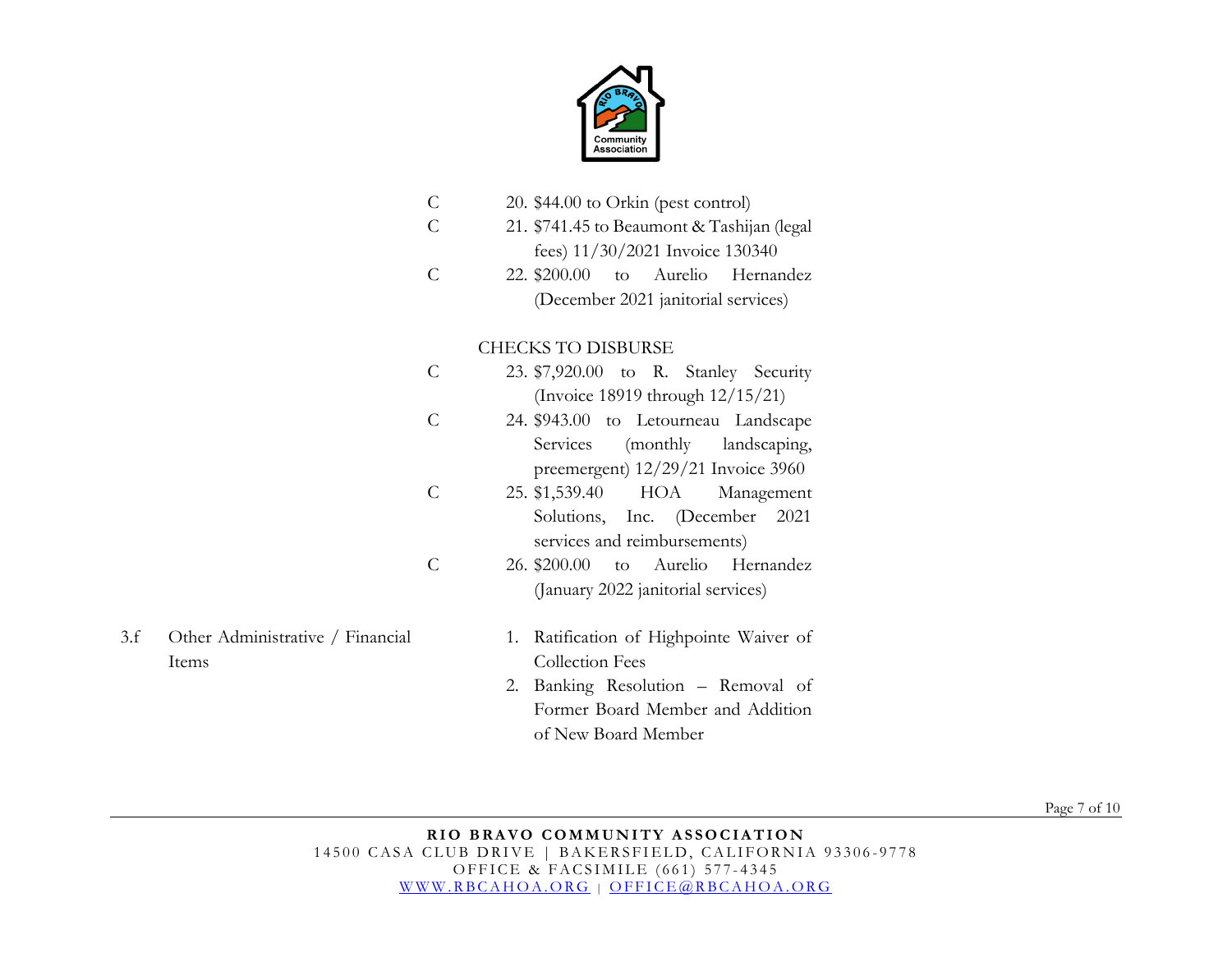

- 3. Casa Club Annexation and Related Billing **■**
- 4. Rio Bravo Fairways Security Gate Billing **■**
- 5. PG&E Rebill case ID 6509951392 (placeholder)
- 6. Assessment Lien none scheduled [Note: Notice of Default and Notice of Trustee Sale on Executive Session Agenda]

## 4. **Regular & Ongoing Business**

- 4.a Operational Items
- 4.b Roadway Maintenance Report
- 4.c Landscape Maintenance Report
- 4.d Board Education & Training 1. Davis-Sterling Newsletter Links
- 

4.e Prior Executive Session Summary

Page 8 of 10

**RIO BRAVO COMMUNITY ASSOCIATION** 14500 CASA CLUB DRIVE | BAKERSFIELD, CALIFORNIA 93306-9778 OFFICE & FACSIMILE (661) 577 - 4345 [WWW.RBCAHOA.ORG](http://www.rbcahoa.org/) | [OFFICE@RBCAHOA.ORG](mailto:OFFICE@RBCAHOA.ORG)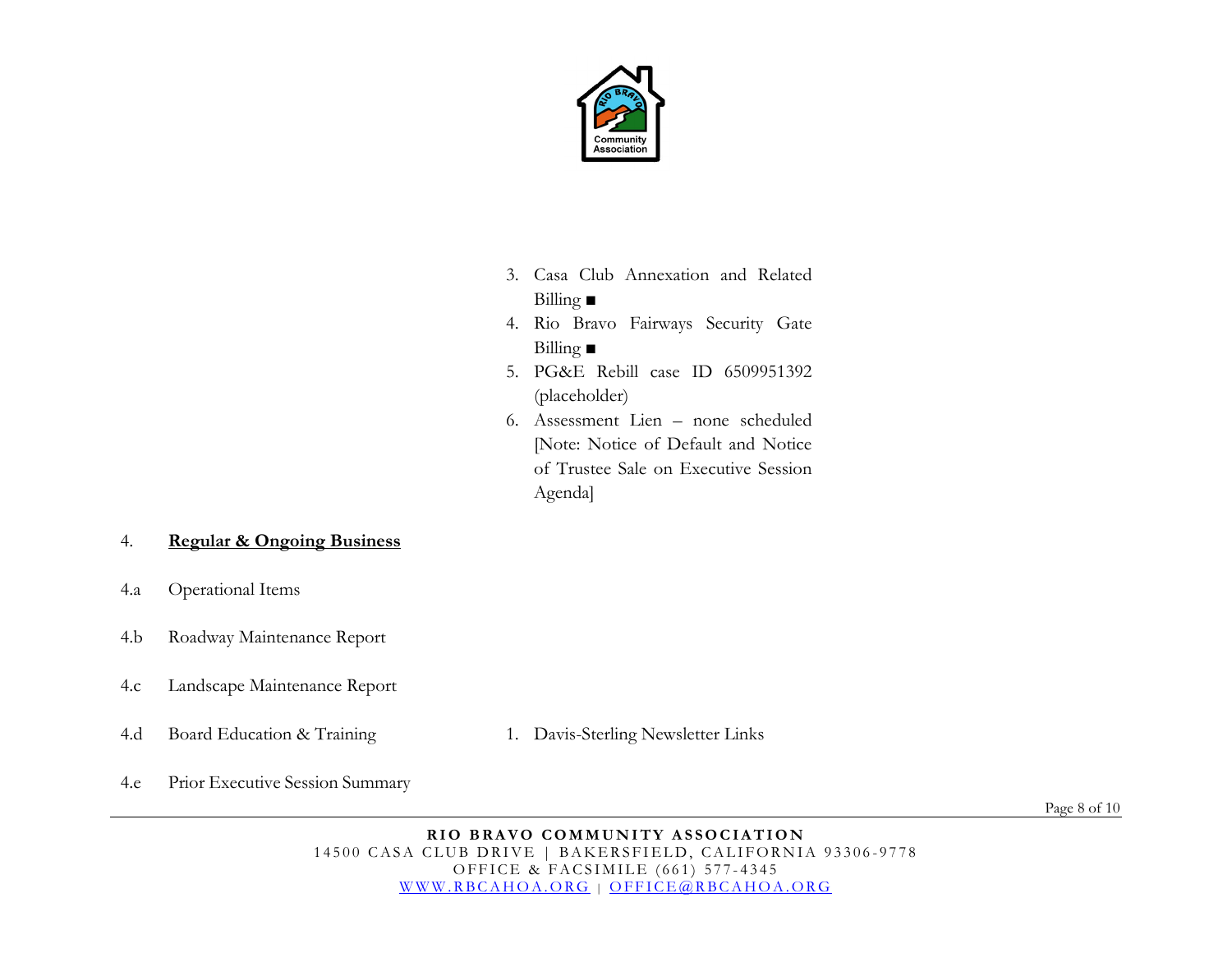

### 5. **Security Gate Business**

5.a Security Gate Report 1. Notable Activity

- 
- 2. Guard computer screen
- 3. The Manors Security Gate ■
- 4. Cost Sharing Agreement Guard ■

## **Adjournment of Meeting** Time:

- **Δ** Symbol notates an update to listed item on the posted agenda prior to meeting.
- Symbol notates items also set for discussion in Executive Session

Page 9 of 10